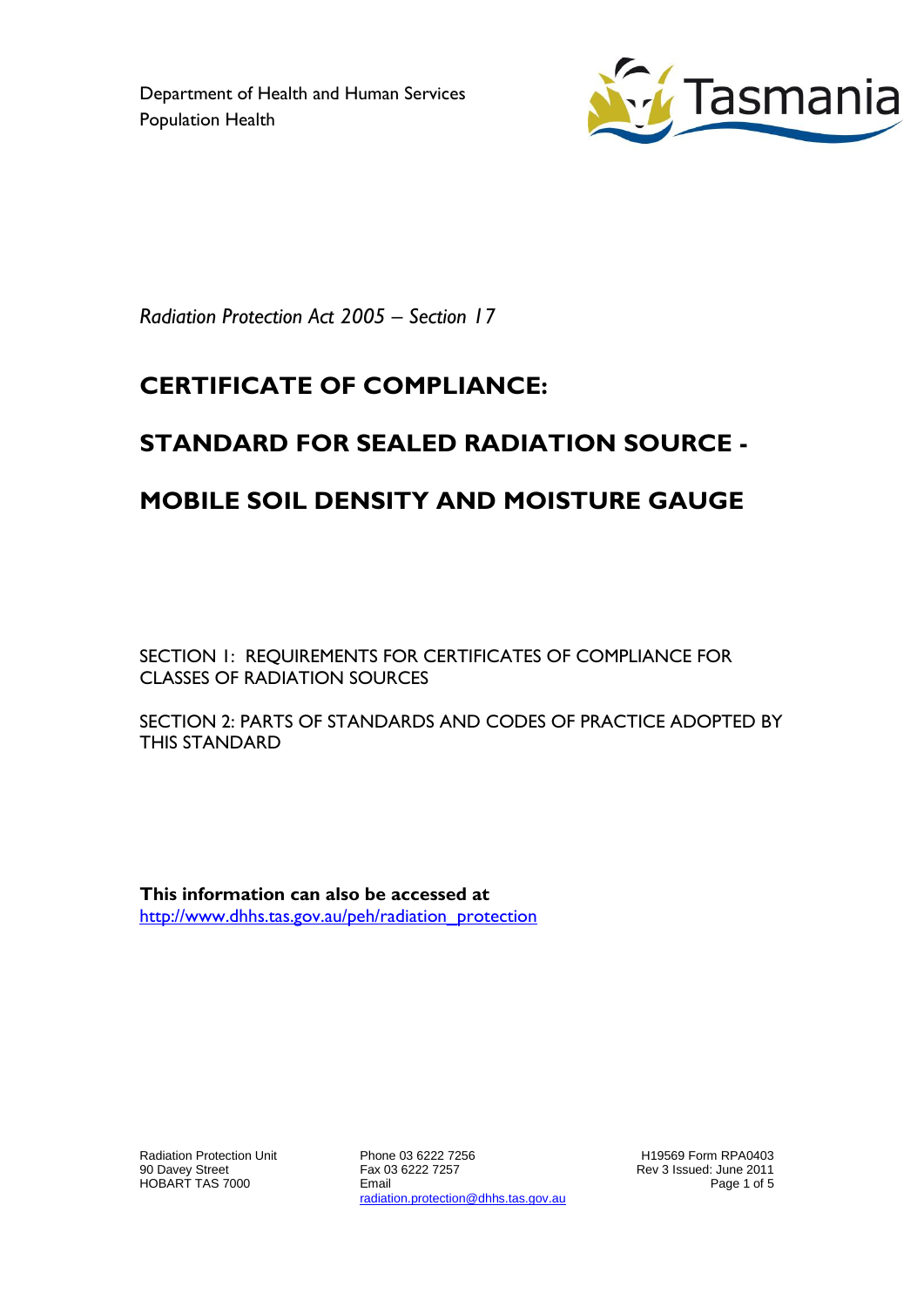#### **Section 1 –** REQUIREMENTS FOR CERTIFICATES OF COMPLIANCE FOR CLASSES OF RADIATION SOURCES

**This Standard is to be used when assessing Radiation Sources, classified by Radiation Protection Act 2005 licences as "Mobile Soil Density and Moisture Gauge", for the purpose of issuing a certificate of compliance.**

**In order for a certificate of compliance to be issued the Radiation Source must be shown to fully comply with the requirements in Section 2.**

**†Where an item was demonstrated to comply at the time of manufacture or supply, on going compliance for that item may be stated only if it is reasonable to assume there has been no change, modification, damage or unacceptable wear and tear to that item since the time of manufacture.**

**The requirements in Section 2 are taken from the following:**

| RPS <sub>5</sub> | <b>ARPANSA Radiation Protection Series 5</b>                     |
|------------------|------------------------------------------------------------------|
|                  | Portable Density/Moisture Gauges Containing Radioactive          |
|                  | Sources (2004)                                                   |
| RPS <sub>2</sub> | Code of Practice - Safe transport of radioactive material (2001) |
| <b>RAR</b>       | Regulatory Authority Requirement, Department of Health and       |
|                  | <b>Human Services</b>                                            |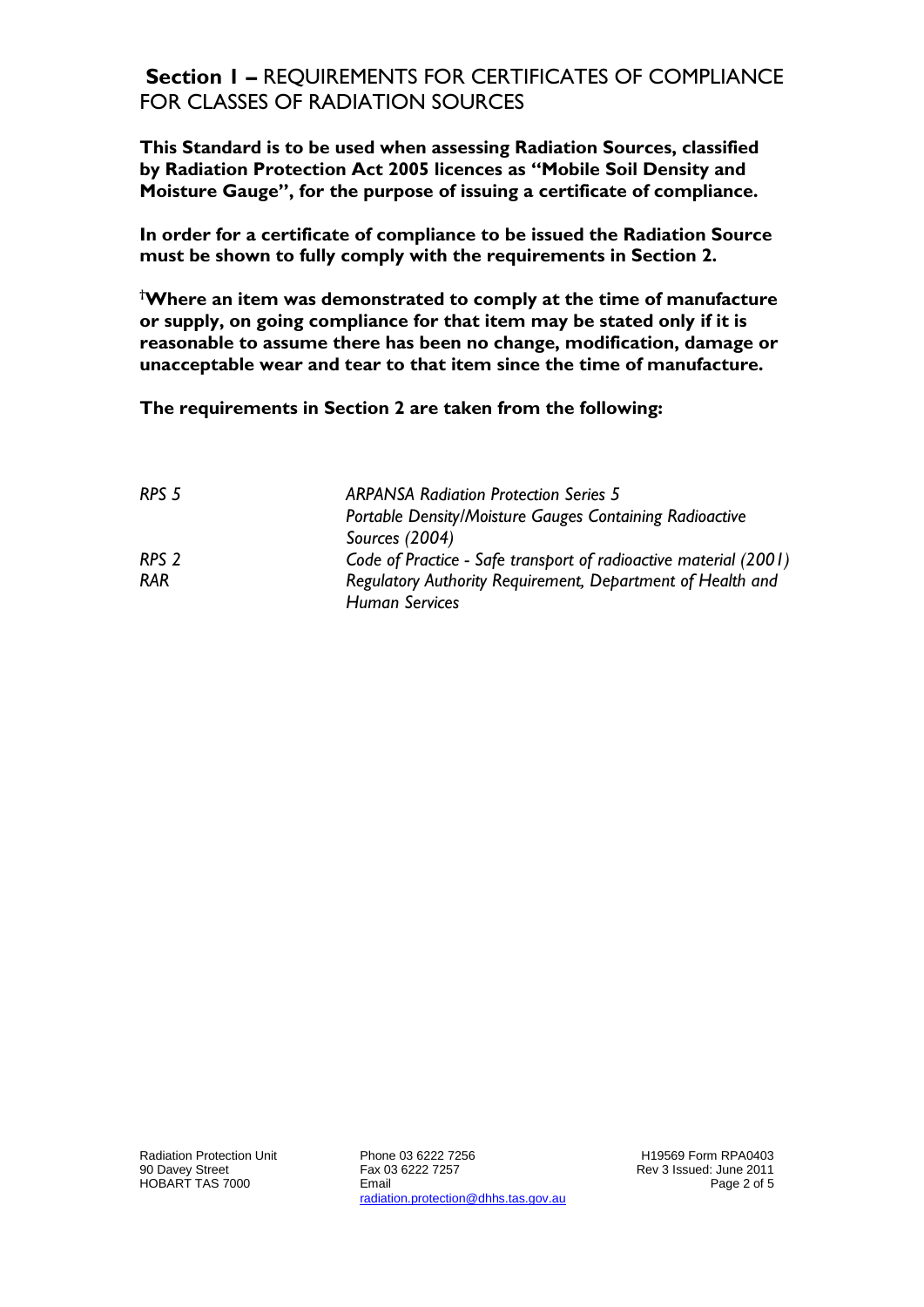#### **Section 2 - PARTS OF STANDARDS AND CODES OF PRACTICE ADOPTED BY THIS STANDARD**

| <b>ITEM</b>                      | <b>Requirements</b>                                                                                                                                                                                                                                                                                                                                                                                      |
|----------------------------------|----------------------------------------------------------------------------------------------------------------------------------------------------------------------------------------------------------------------------------------------------------------------------------------------------------------------------------------------------------------------------------------------------------|
| <b>Radioactive Sources</b>       |                                                                                                                                                                                                                                                                                                                                                                                                          |
| Only appropriate sources         | Neutron sources to be used in portable density/moisture<br>gauges must only be americium-241/beryllium or californium-<br>252 unless an alternate radioactive substance is approved by<br>the relevant regulatory authority.<br><b>RPS 5 A1.1</b>                                                                                                                                                        |
| Chemical and physical form       | Radioactive substances used in portable density/moisture gauges<br>must have physical and chemical properties to minimise:<br>(a) corrosion and the build up of internal pressure; and<br>(b) dispersal or dissolution if the source encapsulation is<br>breached.<br><b>RPS 5 A1.2</b>                                                                                                                  |
| Minimum activity                 | The radioactive source must have the minimum activity<br>necessary to ensure that the radiation gauge will operate<br>effectively during its projected life.<br><b>RAR</b>                                                                                                                                                                                                                               |
| Radioactive source encapsulation | Each radioactive source used in portable density/moisture<br>gauges must be "special form radioactive material" as specified<br>in the Transport Code (RPS 2).<br><b>RPS 5 42.1</b><br>The design, construction and markings of each source used in<br>portable density/moisture gauges must satisfy the applicable<br>requirements of: ISO (International Standard) 2919-1999(E);<br>RPS 5 A2.2 and RAR |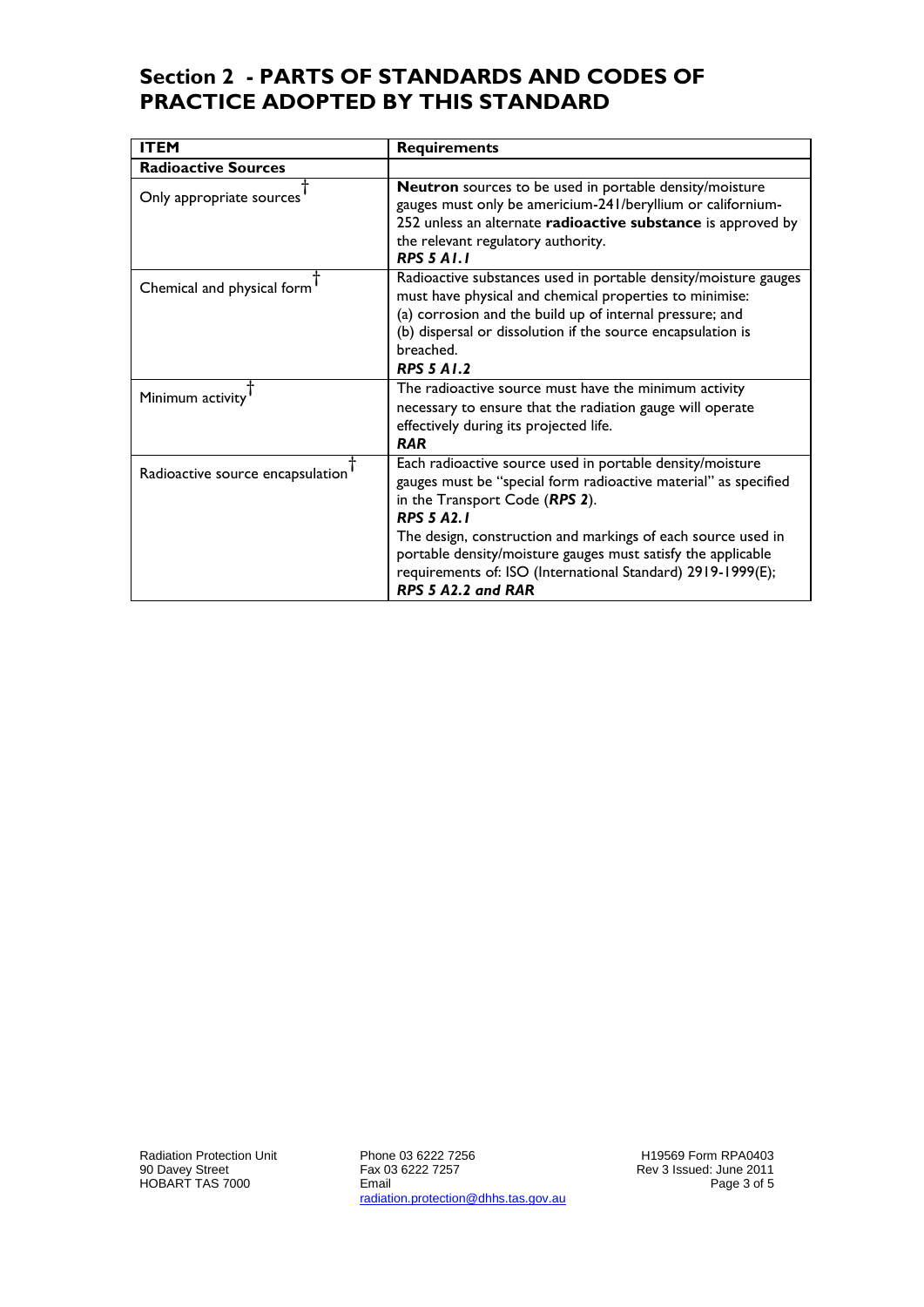| <b>Gauges</b>                                                             |                                                                                                                                                                                                                                                                                                                                                                                        |  |
|---------------------------------------------------------------------------|----------------------------------------------------------------------------------------------------------------------------------------------------------------------------------------------------------------------------------------------------------------------------------------------------------------------------------------------------------------------------------------|--|
| <b>Construction requirements for a</b>                                    | <b>RPS 5 Schedule B</b>                                                                                                                                                                                                                                                                                                                                                                |  |
| gauge                                                                     |                                                                                                                                                                                                                                                                                                                                                                                        |  |
| Exposure rates                                                            | When the source(s) is/are in the shielded position, the radiation<br>levels must not result in an ambient dose equivalent rate or<br>directional dose equivalent rate, as appropriate, exceeding:<br>(a) 250 $\mu$ Sv h <sup>-1</sup> at any point 0.05 m from the gauge surface; and<br>(b) 10 $\mu$ Sv h <sup>-1</sup> at any point 1 m from the gauge surface.<br><b>RPS 5 B2.1</b> |  |
| Gauge resistant to heat and pressure <sup>T</sup>                         | The shielding must be designed and constructed to withstand,<br>without loss of shielding integrity, temperatures and pressures<br>arising during normal use, storage and transport.<br><b>RPS 5 B2.3</b>                                                                                                                                                                              |  |
| Damage to the gauge from vibration,                                       | The shielding must be designed and constructed to withstand,                                                                                                                                                                                                                                                                                                                           |  |
| acceleration and vibrational resonance $^{\text{T}}$                      | without loss of shielding integrity, all effects of vibration,<br>resonance or acceleration arising during normal use, storage or<br>transport.<br><b>RPS 5 B2.2</b>                                                                                                                                                                                                                   |  |
| Integral in design                                                        | The gauge incorporating the source(s), source assembly, source<br>housing and associated electronics, power supply and displays,<br>must be of an integral design.<br><b>RPS 5 B1.1</b>                                                                                                                                                                                                |  |
| Source assembly fixed within gauge                                        | The source assembly, including the source(s), must not be<br>capable of being physically separated from the shielded housing<br>under normal operational, transport or storage conditions.<br><b>RPS 5 B1.2</b>                                                                                                                                                                        |  |
| Compatibility of materials used in<br>constructing the gauge <sup>1</sup> | All components of the gauge, including the source(s), source<br>assembly and shielding, must be constructed of physically and<br>chemically compatible materials that perform satisfactorily under<br>irradiation conditions.<br><b>RPS 5 B1.9</b>                                                                                                                                     |  |
| Withstand dust and corrosion                                              | The gauge must be designed to prevent wear, corrosion, dust,<br>moisture, vibration, heat, or any other external factor, from<br>adversely affecting the integrity of the source encapsulation,<br>source assembly, or source shields, or interfering with the ease<br>of operation of the gauge.<br><b>RPS 5 B1.4</b>                                                                 |  |